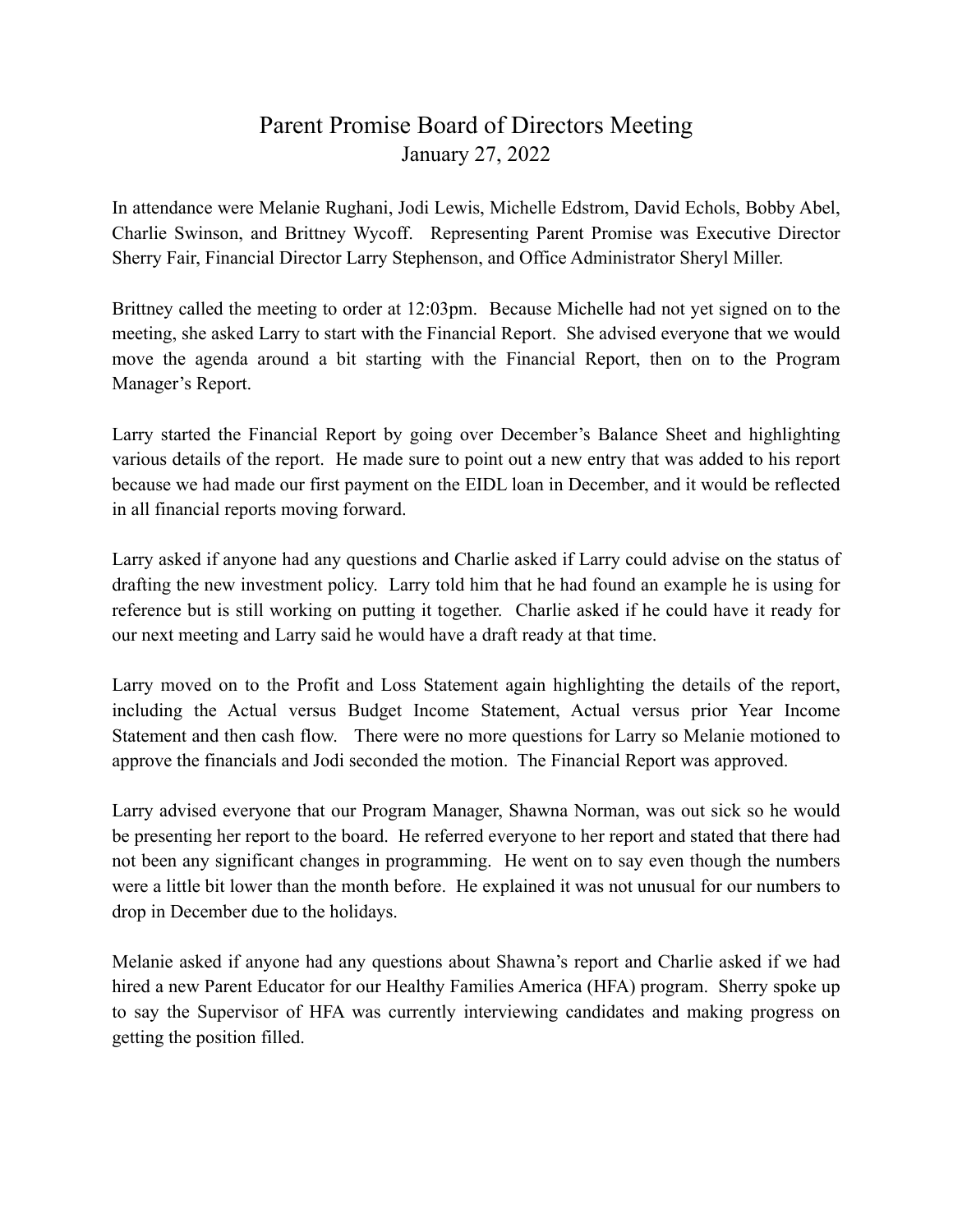Next, Michelle asked the board if they had any questions regarding the minutes from the last board meeting. No one had any questions so Melanie moved to approve the minutes and Charlie seconded the motion. The minutes were approved.

Sherry was next with the Executive Director's Report. She started by telling the board that she would be sending them a more detailed report once she has more information on a couple of projects she is currently working on. She told the board that the McLaughlin Foundation is asking us to help expand the Right Track Program to include OU Children's Hospital. She said as she was working on finding contacts at OU Children's Hospital. Jean McLaughlin connected her with Lou Carmichael, the CEO of Variety Care, because she would have a lot of connections at OU. She said that once they started talking about the Right Track Program, Lou asked her if she had ever thought of embedding a Right Track worker in both the North and South side Variety Care offices so we would have more access to new clients while they were still pregnant. She said that she thought this was a wonderful idea and one that we needed to look into.

From there, Sherry advised the Board about another home visiting program called the Nurse Family Partnership (NFP) or as it's also referred to, Children's First or C1, that uses Registered Nurses as opposed to children and family services professionals. She said their lobbyists reached out to Parent Promise asking if we would be interested in a public/private partnership. She said she then talked to Keith Reed, the Interim Health Commissioner, and he is on board with it as long as we were the ones asking the state for the money.

Sherry went on to say the NFP requires that clients be of low income and pregnant 29 weeks or less to qualify for the program, which fits right into Variety Care. This would work very well with our HFA program because they do not have those same qualifications. With all this said, she told the board that she was working on a proposal requesting NFP to be added to Parent Promise's program list.

Sherry went on to say that because we are looking at adding a new program, she wanted Larry to explain in a little more detail why she felt we should delay the vote on the EIDL loan and continue to make payments instead of paying it off. Larry said he felt there was very good reason to hang on to the loan. He said that we had received a \$10,000 grant from the Small Business Association that could fund the loan payments for a year. He said we have also filed for the Employee Retention Tax Credits for 2020 and 2021. He told the board once we receive the tax credits of \$156,000, we can then pay off the \$150,000 EIDL loan keeping our cash position the same for the time being and helping us support any growth that might come from the strategic plan.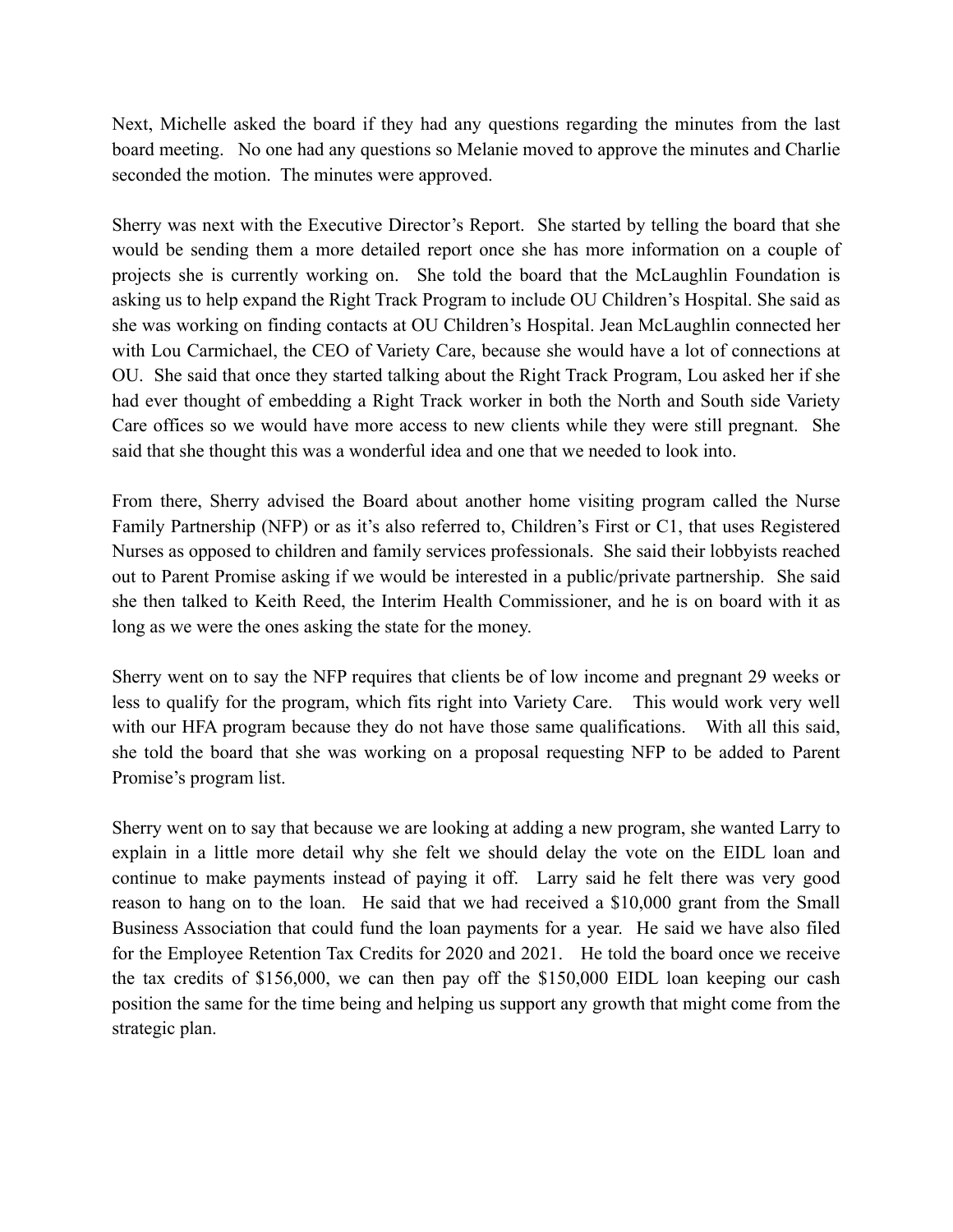Sherry thanked Larry for his input and added that board member Kay Wetmore, who is an RN, was helping her with the NFP Program and that they will be taking an overview training together in February.

Charlie asked Sherry how Jean McLaughlin would feel about us putting workers in Variety Care locations instead of OU Children's Hospital. Sherry explained that Jean was the one that put her in touch with Lou. Sherry thought that Lou would be amenable with us having workers at Variety Care because we would be getting to parents at the most optimal time, which is during their pregnancy. Charlie said that this was definitely something for discussion in strategic planning and Sherry agreed.

Sherry advised the board of another issue she was currently working on with others: HB 2922, the Child Witness Bill. She explained that the current law only allows child victims 12 years old and under to testify through video. HB 2922 is asking the state to raise the age from 12 year to 18 years in order to help reduce secondary trauma to children 13-18 years old.

Next, Sherry told the board that she is involved with a national project called the No Hit Zone. It is a public awareness campaign that discourages the use of physical punishment with children in public places. She said it is much like the no smoking campaigns in Oklahoma, where it is building a foundation for social change. She told the board that she was helping the campaign with PR and putting tool kits together to give out to businesses. She added that the health department was also helping with costs to put the tool kits together with CBCAP funds. She asked the board if there would be a problem putting our logo on the tool kits along with all the other child advocates involved in the campaign. David Echols said he was not sure that it would be okay because he did not really know enough about it. Sherry assured him that it would be included in the detailed report she would be sending the board after the meeting and if they could just let her know via email if we could use the logo, that would work.

Sherry moved on to the April Activities that are coming up and told the board that the first activity is our Empowering Families/Inspiring Hope Luncheon. She told the board it would be held on Thursday April 7, at 11:30am, at the Country Club.

Sherry explained that until we get a new External Relations Director, Jodi had been helping her with the April Activities. Jodi told the board that she was hoping to get someone from KOCO Channel 5 to emcee the event and she that she was working on getting the programs together with maybe one or two testimonials. She told the board that she would really like to get a testimonial from a Dad's perspective. Jodi also recommended that Sheryl or Sherry get the attendee lists from past Melody Lane events and use those to invite people to host a table.